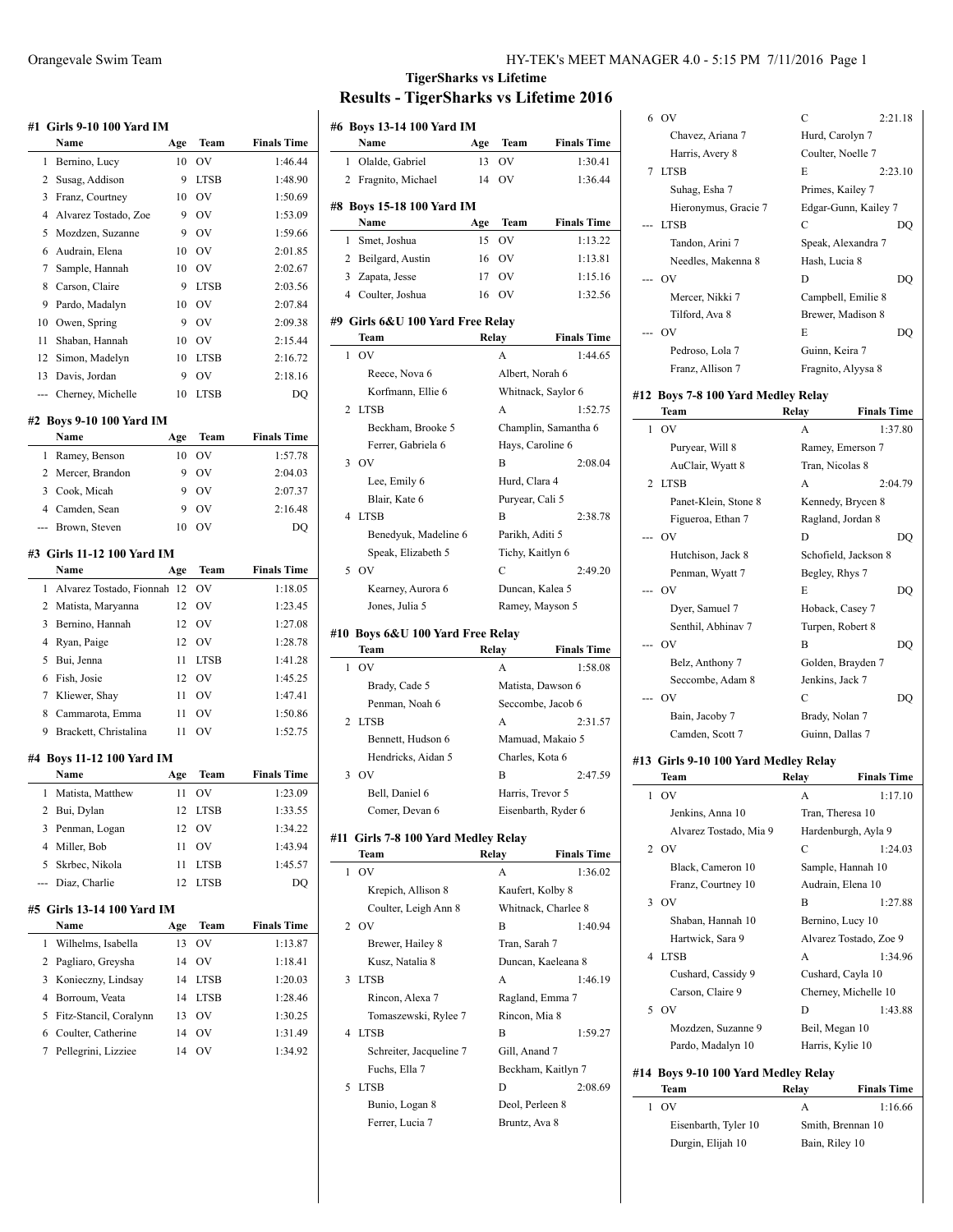#### **(#14 Boys 9-10 100 Yard Medley Relay)**

| 2 OV                 | B                 | 1:24.19             |
|----------------------|-------------------|---------------------|
| Penman, Bode 10      | Brooks, Parker 9  |                     |
| Belz, Andrew 10      |                   | Golden, Nathaniel 9 |
| - OV<br>3.           | D                 | 1:39.38             |
| Pitnikoff, Jackson 9 | Mercer, Brandon 9 |                     |
| Cook, Micah 9        | Turpen, Jacob 10  |                     |
| 4 OV                 | C                 | 1:39.87             |
| Brown, Steven 10     | Ramey, Benson 10  |                     |
| Camden, Sean 9       | Deen, Coen 9      |                     |
| OV<br>5.             | E                 | 2:00.17             |
| Williams, Connor 9   | Senthil, Adi 10   |                     |
| Gilbreath, Alex 9    | Dover, Andrew 9   |                     |

## **#15 Girls 11-12 200 Yard Medley Relay**

 $\overline{a}$ 

|              | Team                                 | Relay           | <b>Finals Time</b>       |
|--------------|--------------------------------------|-----------------|--------------------------|
|              | 1 OV                                 | A               | 2:28.69                  |
|              | Alvarez Tostado, Fionnah 1           |                 | Jakubicka, Linnea 12     |
|              | Bernino, Hannah 12                   |                 | Matista, Maryanna 12     |
|              | 2 OV                                 | B               | 2:48.50                  |
|              | Ryan, Paige 12                       | Brown, Sara 12  |                          |
|              | Solis, Luisa 12                      |                 | Brackett, Christalina 11 |
|              | 3.0V                                 | C               | 3:23.38                  |
|              | Cammarota, Emma 11                   | Fish, Josie 12  |                          |
|              | Kliewer, Shay 11                     | Legari, Maya 11 |                          |
|              | #16 Boys 11-12 200 Yard Medley Relay |                 |                          |
|              | Team                                 | Relay           | <b>Finals Time</b>       |
| $\mathbf{1}$ | OV                                   | A               | 2:24.22                  |
|              | Scollay, Cody 12                     |                 | Heinzen, Deklan 11       |
|              | Black, Ethan 12                      |                 | Coulter, James 12        |
|              | 2 LTSB                               | A               | 2:48.58                  |
|              |                                      |                 |                          |

| 2 LTSB                 | 2.48.58<br>A       |
|------------------------|--------------------|
| Kennedy, Gregory 11    | Bui, Dylan 12      |
| Diaz, Charlie 12       | Skrbec, Nikola 11  |
| OV                     | 2:52.52<br>B       |
| Williams, Cole 11      | Cahill, Patrick 12 |
| Matista, Matthew 11    | Penman, Logan 12   |
| OV                     | 3:38.69<br>C       |
| Miller, Bob 11         | Salerno, Elias 11  |
| Gabrielli, Marcello 11 | Fear, Austin 11    |

## **#17 Girls 13-14 200 Yard Medley Relay**

| Team                                 | Relay | <b>Finals Time</b>     |
|--------------------------------------|-------|------------------------|
| OV                                   | A     | 2:12.31                |
| Hardenburgh, Alaina 14               |       | Pagliaro, Greysha 14   |
| Williams-Herron, Skyler 14           |       | Wilhelms, Isabella 13  |
| 2 OV                                 | в     | 2:50.47                |
| Fitz-Stancil, Coralynn 13            |       | Pellegrini, Lizziee 14 |
| Coulter, Catherine 14                |       | Cook, Corrina 13       |
| #18 Boys 13-14 200 Yard Medlev Relav |       |                        |

| Team                    | Relay | <b>Finals Time</b>   |
|-------------------------|-------|----------------------|
| OV                      | А     | 2.43.75              |
| Fragnito, Michael 14    |       | Kliewer, Evan 14     |
| Rosenberger, Vincent 14 |       | McCarthy, Gabriel 13 |

|                     | #19 Girls 15-18 200 Yard Medley Relay    |        |                     |                       |
|---------------------|------------------------------------------|--------|---------------------|-----------------------|
|                     | Team                                     | Relay  |                     | <b>Finals Time</b>    |
| 1                   | OV                                       |        | A                   | 2:22.16               |
|                     | Boe, Taylor 16                           |        | Fish, Grace 15      |                       |
|                     | Stinson, Amanda 15                       |        | Brown, Emma 16      |                       |
| #20                 | <b>Boys 15-18 200 Yard Medley Relay</b>  |        |                     |                       |
|                     | Team                                     | Relay  |                     | <b>Finals Time</b>    |
| 1                   | OV                                       |        | A                   | 2:03.82               |
|                     | Zapata, Jesse 17                         |        |                     | DeBortoli, Zachary 18 |
|                     | Zapata, Wade 15                          |        | Beilgard, Austin 16 |                       |
| $\overline{2}$      | OV                                       |        | B                   | 2:26.07               |
|                     | Dill, David Laroy 15                     |        |                     | Dill, David Arthur 16 |
|                     | Smet, Joshua 15                          |        | Coulter, Joshua 16  |                       |
|                     |                                          |        |                     |                       |
|                     | #21 Girls 6&U 25 Yard Free               |        |                     |                       |
|                     | Name                                     | Age    | Team                | <b>Finals Time</b>    |
| 1<br>2              | Hays, Caroline                           | 6      | <b>LTSB</b><br>OV   | 20.75                 |
|                     | Korfmann, Ellie                          | 6      | OV                  | 25.66                 |
| 3                   | Kearney, Aurora                          | 6      |                     | 26.86                 |
| $\overline{4}$<br>5 | Lee, Emily                               | 6      | <b>OV</b>           | 27.56                 |
|                     | Whitnack, Saylor                         | 6      | OV                  | 28.19                 |
| 6                   | Blair, Kate                              | 6      | OV                  | 28.25                 |
| 7<br>8              | Puryear, Cali                            | 5<br>6 | OV<br>OV            | 28.35                 |
| 9                   | Albert, Norah                            | 6      | <b>LTSB</b>         | 28.75<br>29.12        |
| 10                  | Tichy, Kaitlyn                           |        | OV                  |                       |
| 11                  | Reece, Nova                              | 6<br>6 | LTSB                | 30.03<br>30.62        |
| 12                  | Champlin, Samantha<br>Benedyuk, Madeline | 6      | LTSB                | 35.65                 |
| 13                  | Beckham, Brooke                          | 5      | LTSB                | 37.11                 |
| 14                  | Ferrer, Gabriela                         | 6      | LTSB                | 39.81                 |
| 15                  | Duncan, Kalea                            | 5      | OV                  | 40.12                 |
| 16                  | Jones, Julia                             | 5      | OV                  | 41.17                 |
| 17                  | Parikh, Aditi                            | 5      | LTSB                | 46.77                 |
| 18                  | Hurd, Clara                              | 4      | OV                  | 50.65                 |
| 19                  | Reece, Eden                              | 4      | OV                  | 1:04.06               |
| 20                  | Ramey, Mayson                            | 5      | OV                  | 1:04.79               |
| 21                  | Harris, Addison                          | 4      | OV                  | 1:20.43               |
|                     |                                          |        |                     |                       |
|                     | #22 Boys 6&U 25 Yard Free                |        |                     |                       |
|                     | Name                                     | Age    | Team                | <b>Finals Time</b>    |
| 1                   | Charles, Kota                            | 6      | <b>LTSB</b>         | 25.84                 |
| 2                   | Seccombe, Jacob                          | 6      | OV                  | 27.66                 |
| 3                   | Bennett, Hudson                          | 6      | <b>LTSB</b>         | 29.15                 |
| 4                   | Brady, Cade                              | 5      | OV                  | 29.88                 |
| 5                   | Penman, Noah                             | 6      | OV                  | 30.47                 |
| 6                   | Bell. Daniel                             | 6      | OV                  | 34.48                 |
| 7                   | Eisenbarth, Ryder                        | 6      | OV                  | 35.12                 |
| 8                   | Comer, Devan                             | 6      | OV                  | 37.34                 |
| 9                   | Matista, Dawson                          | 6      | OV                  | 39.59                 |
| 10                  | Harris, Trevor                           | 5      | OV                  | 40.62                 |
| 11                  | Hutchison, Scott                         | 6<br>5 | OV                  | 41.72                 |
| 12<br>13            | Hendricks, Aidan<br>Mamuad, Makaio       | 5      | LTSB<br>LTSB        | 46.44                 |
| 14                  | Jamieson, Enzo                           | 6      | OV                  | 51.05<br>52.13        |
|                     |                                          |        |                     |                       |

| #23 | Girls 7-8 25 Yard Free    |                |             |                    |
|-----|---------------------------|----------------|-------------|--------------------|
|     | Name                      | Age            | Team        | <b>Finals Time</b> |
| 1   | Krepich, Allison          | 8              | OV          | 19.07              |
| 2   | Whitnack, Charlee         | 8              | OV          | 19.43              |
| 3   | Kaufert, Kolby            | 8              | OV          | 19.84              |
| 4   | Duncan, Kaeleana          | 8              | OV          | 20.18              |
| 5   | Parikh, Anaya             | 8              | <b>LTSB</b> | 20.49              |
| 6   | Ow, Ellie                 | 8              | <b>LTSB</b> | 21.00              |
| 7   | Ow, Marissa               | 8              | LTSB        | 21.87              |
| 8   | Fuchs, Ella               | 7              | <b>LTSB</b> | 21.88              |
| 9   | Harris, Avery             | 8              | OV          | 22.72              |
| 10  | Ferrer, Lucia             | 7              | LTSB        | 23.25              |
| 11  | Deol, Perleen             | 8              | LTSB        | 24.31              |
| 12  | Speak, Alexandra          | 7              | <b>LTSB</b> | 24.78              |
| 13  | Bunio, Logan              | 8              | LTSB        | 24.86              |
| 14  | Bruntz, Ava               | 8              | <b>LTSB</b> | 26.96              |
| 15  | Brewer, Madison           | 8              | OV          | 27.73              |
| 16  | Tandon, Arini             | $\overline{7}$ | <b>LTSB</b> | 28.04              |
| 17  | Primes, Kailey            | $\overline{7}$ | <b>LTSB</b> | 28.84              |
| 18  | Chavez, Ariana            | 7              | OV          | 28.90              |
| 19  | Tilford, Ava              | 8              | OV          | 28.94              |
| 20  | Hurd, Carolyn             | 7              | OV          | 29.08              |
| 21  | Fragnito, Alyysa          | 8              | OV          | 29.37              |
| 22  | Campbell, Emilie          | 8              | OV          | 29.51              |
| 23  | Edgar-Gunn, Kailey        | 7              | <b>LTSB</b> | 30.33              |
| 24  | Coulter, Noelle           | 7              | OV          | 41.15              |
| 25  | Suhag, Esha               | 7              | <b>LTSB</b> | 43.41              |
| 26  | Pedroso, Lola             | 7              | OV          | 51.62              |
| 27  | Guinn, Keira              | 7              | OV          | 56.54              |
|     |                           |                |             |                    |
|     | #24 Boys 7-8 25 Yard Free |                |             |                    |
|     | Name                      | Age            | Team        | <b>Finals Time</b> |
| 1   | Puryear, Will             | 8              | ov          | 19.47              |
| 2   | Seccombe, Adam            | 8              | OV          | 20.46              |
| 3   | Turpen, Robert            | 8              | OV          | 22.78              |
| 4   | Jenkins, Jack             | 7              | OV          | 23.16              |
| 5   | Camden, Scott             | 7              | OV          | 24.22              |
| 6   | Penman, Wyatt             | 7              | OV          | 24.43              |
| 7   | Brady, Nolan              | 7              | OV          | 28.86              |
| 8   | Begley, Rhys              | $\overline{7}$ | OV          | 31.06              |
| 9   | Dyer, Maxwell             | 7              | OV          | 31.07              |
| 10  | Schofield, Jackson        | 8              | OV          | 31.12              |
| 11  | Mamuad, Kekoa             | 7              | <b>LTSB</b> | 31.53              |
| 12  | De-Castro, Michael        | 7              | <b>LTSB</b> | 34.00              |
| 13  | Harter, Mason             | 7              | OV          | 34.78              |
| 14  | Guinn, Dallas             | $\overline{7}$ | OV          | 43.44              |
| #25 | Girls 9-10 25 Yard Free   |                |             |                    |
|     | Name                      | Age            | Team        | <b>Finals Time</b> |
| 1   | Tran, Theresa             | 10             | OV          | 15.02              |
| 2   | Alvarez Tostado, Mia      | 9              | OV          | 15.04              |
| 3   | Jenkins, Anna             | 10             | OV          | 15.16              |
| 4   | Black, Cameron            | 10             | OV          | 18.28              |
| 5   | Alvarez Tostado, Zoe      | 9              | OV          | 18.94              |
| 6   | Figueroa, Ava             | 9              | LTSB        | 19.14              |
| 7   | Shaban, Hannah            | 10             | OV          | 20.09              |
| 8   | Beil, Megan               | 10             | OV          | 20.28              |
|     |                           |                |             |                    |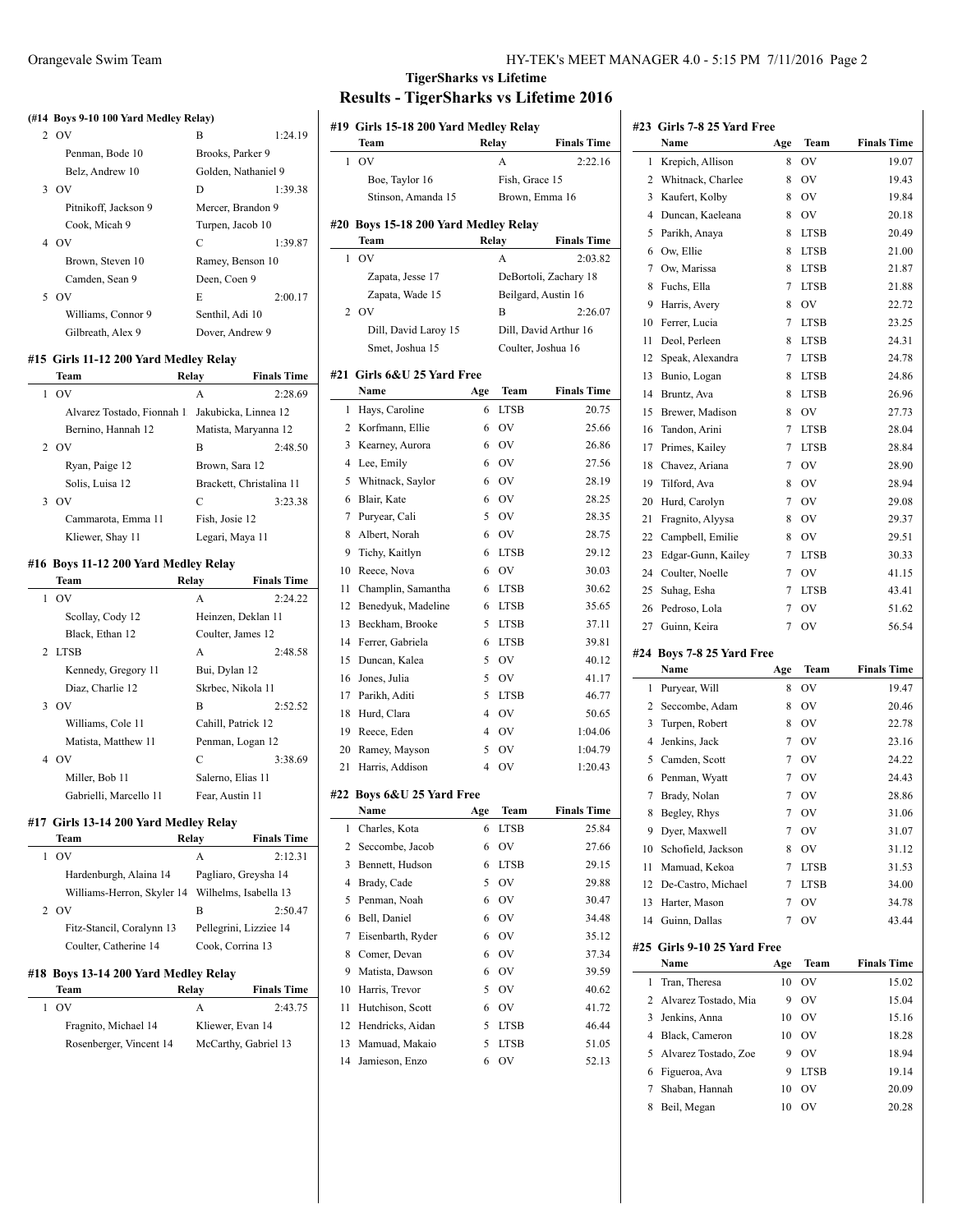|     | (#25 Girls 9-10 25 Yard Free)             |     |             |                    |
|-----|-------------------------------------------|-----|-------------|--------------------|
| 9   | Cherney, Michelle                         | 10  | <b>LTSB</b> | 21.59              |
| 10  | Simon, Madelyn                            | 10  | LTSB        | 22.04              |
| 11  | Davis, Jordan                             | 9   | OV          | 22.38              |
|     | #26 Boys 9-10 25 Yard Free                |     |             |                    |
|     | Name                                      | Age | Team        | <b>Finals Time</b> |
| 1   | Durgin, Elijah                            | 10  | OV          | 15.09              |
| 2   | Smith, Brennan                            | 10  | OV          | 16.13              |
| 3   | Eisenbarth, Tyler                         | 10  | OV          | 16.52              |
| 4   | Penman, Bode                              | 10  | OV          | 16.94              |
| 5   | Deen, Coen                                | 9   | OV          | 18.69              |
| 6   | Brown, Steven                             | 10  | OV          | 19.47              |
| 7   | Turpen, Jacob                             | 10  | OV          | 19.63              |
| 8   | Garrison, Collin                          | 9   | <b>LTSB</b> | 19.72              |
| 9   | Gilbreath, Alex                           | 9   | OV          | 20.50              |
| 10  | Pitnikoff, Jackson                        | 9   | OV          | 20.64              |
| 11  | Dover, Andrew                             | 9   | <b>OV</b>   | 21.03              |
| 12  | Senthil, Adi                              | 10  | OV          | 22.31              |
| 13  | Williams, Connor                          | 9   | OV          | 25.06              |
| 14  | Pardo, Joseph                             | 9   | OV          | 47.52              |
|     | #27 Girls 11-12 50 Yard Free              |     |             |                    |
|     | Name                                      | Age | Team        | <b>Finals Time</b> |
| 1   | Alvarez Tostado, Fionnah 12               |     | OV          | 30.78              |
| 2   | Matista, Maryanna                         | 12  | OV          | 31.50              |
| 3   | Brown, Sara                               | 12  | OV          | 37.00              |
| 4   | Cammarota, Emma                           | 11  | OV          | 41.15              |
| 5   | Brackett, Christalina                     | 11  | OV          | 41.28              |
|     |                                           |     |             |                    |
| 6   | Jamieson, Naomi                           | 12  | OV          | 42.42              |
| 7   | Legari, Maya                              | 11  | OV          | 48.03              |
|     |                                           |     |             |                    |
| #28 | Boys 11-12 50 Yard Free<br>Name           | Age | Team        | <b>Finals Time</b> |
| 1   | Coulter, James                            | 12  | OV          | 27.87              |
| 2   | Scollay, Cody                             | 12  | OV          | 31.60              |
| 3   | Williams, Cole                            | 11  | OV          | 32.31              |
| 4   | Matista, Matthew                          | 11  | OV          | 33.54              |
| 5   | Gabrielli, Marcello                       | 11  | OV          | 34.75              |
| 6   | Skrbec, Nikola                            | 11  | <b>LTSB</b> | 37.54              |
|     | 7 Fear, Austin                            |     | 11 OV       | 42.78              |
| 8   | Begley, Zane                              | 11  | OV          | 43.72              |
| 9   | AuClair, Matthew                          | 11  | OV          | 47.87              |
| 10  | Fragnito, Christopher                     | 12  | ov          | 1:29.59            |
|     |                                           |     |             |                    |
|     | #29 Girls 13-14 50 Yard Free<br>Name      | Age | <b>Team</b> | <b>Finals Time</b> |
| 1   | Williams-Herron, Skyler                   | 14  | OV          | 29.57              |
| 2   | Coulter, Catherine                        | 14  | OV          | 33.66              |
| 3   | Fearneyhough, Sophie                      | 13  | <b>LTSB</b> | 35.41              |
| 4   | Fitz-Stancil, Coralynn                    | 13  | OV          | 36.72              |
| 5   | Pellegrini, Lizziee                       | 14  | OV          | 37.34              |
|     |                                           |     |             |                    |
| #30 | <b>Boys 13-14 50 Yard Free</b><br>Name    | Age | Team        | <b>Finals Time</b> |
| 1   |                                           | 14  | OV          | 31.75              |
| 2   | Rosenberger, Vincent<br>Fragnito, Michael | 14  | OV          | 36.28              |
| 3   | McCarthy, Gabriel                         | 13  | OV          | 39.40              |

|     | #31 Girls 15-18 50 Yard Free       |          |             |                    |
|-----|------------------------------------|----------|-------------|--------------------|
|     | Name                               | Age      | Team        | <b>Finals Time</b> |
| 1   | Brown, Emma                        | 16       | OV          | 30.72              |
| 2   | Boe, Taylor                        | 16       | OV          | 31.13              |
| 3   | Stinson, Amanda                    | 15       | OV          | 31.52              |
|     | 4 Fish, Grace                      | 15       | OV          | 32.31              |
|     |                                    |          |             |                    |
|     | #32 Boys 15-18 50 Yard Free        |          |             |                    |
|     | Name                               | Age      | Team        | <b>Finals Time</b> |
| 1   | Zapata, Wade                       | 15       | OV          | 26.01              |
| 2   | DeBortoli, Zachary                 | 18       | OV          | 27.87              |
| 3   | Dill, David Laroy                  | 15       | OV          | 33.29              |
|     | #33 Girls 6&U 25 Yard Back         |          |             |                    |
|     | Name                               | Age      | Team        | <b>Finals Time</b> |
| 1   | Hays, Caroline                     | 6        | <b>LTSB</b> | 26.41              |
| 2   | Korfmann, Ellie                    | 6        | <b>OV</b>   | 27.91              |
| 3   | Puryear, Cali                      | 5        | <b>OV</b>   | 29.22              |
| 4   |                                    | 6        | <b>OV</b>   | 32.21              |
|     | Lee, Emily                         |          |             |                    |
| 5   | Kearney, Aurora                    | 6        | <b>OV</b>   | 32.26              |
| 6   | Whitnack, Saylor                   | 6        | <b>OV</b>   | 32.47              |
| 7   | Reece, Nova                        | 6        | <b>OV</b>   | 34.47              |
| 8   | Ferrer, Gabriela                   | 6        | <b>LTSB</b> | 34.90              |
| 9   | Benedyuk, Madeline                 | 6        | LTSB        | 35.97              |
| 10  | Duncan, Kalea                      | 5        | <b>OV</b>   | 38.72              |
| 11  | Beckham, Brooke                    | 5        | LTSB        | 40.86              |
| 12  | Tichy, Kaitlyn                     | 6        | <b>LTSB</b> | 41.56              |
| 13  | Albert, Norah                      | 6        | <b>OV</b>   | 43.19              |
| 14  | Blair, Kate                        | 6        | <b>OV</b>   | 45.37              |
| 15  | Parikh, Aditi                      | 5        | <b>LTSB</b> | 46.34              |
| 16  | Hurd, Clara                        | 4        | <b>OV</b>   | 54.36              |
| 17  | Ramey, Mayson                      | 5        | <b>OV</b>   | 1:19.68            |
| --- | Harris, Addison                    | 4        | <b>OV</b>   | DQ                 |
| --- | Champlin, Samantha                 | 6        | LTSB        | DQ                 |
|     | --- Reece, Eden                    | 4        | OV          | DQ                 |
|     | #34 Boys 6&U 25 Yard Back          |          |             |                    |
|     | Name                               | Age      | Team        | <b>Finals Time</b> |
| 1   | Charles, Kota                      | 6        | <b>LTSB</b> | 30.87              |
| 2   | Bennett, Hudson                    | 6        | <b>LTSB</b> | 35.25              |
| 3   | Eisenbarth, Ryder                  | 6        | OV          | 35.41              |
| 4   | Seccombe, Jacob                    | 6        | OV          | 39.78              |
| 5   | Penman, Noah                       | 6        | OV          | 40.53              |
| 6   | Comer, Devan                       | 6        | OV          | 41.12              |
|     |                                    |          | OV          |                    |
| 7   | Brady, Cade                        | 5        |             | 42.30              |
| 8   | Bell, Daniel                       | 6        | OV          | 47.87              |
| 9   | Hutchison, Scott                   | 6        | OV          | 50.47              |
| 10  | Mamuad, Makaio                     | 5        | <b>LTSB</b> | 56.22              |
| 11  | Hendricks, Aidan                   | 5        | <b>LTSB</b> | 1:10.25            |
| 12  | Jamieson, Enzo                     | 6        | OV          | 1:25.19            |
| 13  | Matista, Dawson                    | 6        | OV          | 1:25.78            |
| --- | Harris, Trevor                     | 5        | OV          | DQ                 |
|     | #35 Girls 7-8 25 Yard Back<br>Name |          | Team        | <b>Finals Time</b> |
| 1   |                                    | Age<br>7 |             |                    |
|     | Rincon, Alexa                      |          | LTSB        | 24.65              |
| 2   | Kusz, Natalia                      | 8        | OV          | 25.02              |
| 3   | Brewer, Hailey                     | 8        | OV          | 25.03              |

| *4                       | Ow, Marissa                   | 8              | LTSB        | 25.16              |
|--------------------------|-------------------------------|----------------|-------------|--------------------|
| $*4$                     | Duncan, Kaeleana              | 8              | OV          | 25.16              |
| 6                        | Kaufert, Kolby                | 8              | OV          | 25.82              |
| 7                        | Tran, Sarah                   | $\overline{7}$ | OV          | 26.74              |
| 8                        | Ferrer, Lucia                 | 7              | LTSB        | 27.49              |
| 9                        | Deol, Perleen                 | 8              | <b>LTSB</b> | 27.78              |
| 10                       | Coulter, Leigh Ann            | 8              | OV          | 27.82              |
| 11                       | Ow, Ellie                     | 8              | LTSB        | 28.93              |
| 12                       | Tandon, Arini                 | 7              | LTSB        | 29.47              |
| 13                       | Bruntz, Ava                   | 8              | LTSB        | 29.81              |
| 14                       | Brewer, Madison               | 8              | OV          | 30.10              |
| 15                       | Beckham, Kaitlyn              | 7              | LTSB        | 30.41              |
| 16                       | Hurd, Carolyn                 | 7              | OV          | 30.75              |
| 17                       | Parikh, Anaya                 | 8              | LTSB        | 31.80              |
| 18                       | Bunio, Logan                  | 8              | LTSB        | 32.75              |
| 19                       | Fragnito, Alyysa              | 8              | OV          | 33.73              |
| 20                       | Primes, Kailey                | 7              | <b>LTSB</b> | 35.28              |
| 21                       | Mercer, Nikki                 | 7              | OV          | 35.70              |
| 22                       | Franz, Allison                | $\overline{7}$ | OV          | 36.96              |
| 23                       | Pedroso, Lola                 | 7              | OV          | 37.52              |
| 24                       | Tilford, Ava                  | 8              | OV          | 37.57              |
|                          |                               | 7              |             |                    |
| 25                       | Edgar-Gunn, Kailey            |                | LTSB        | 42.09              |
| 26                       | Suhag, Esha                   | 7              | <b>LTSB</b> | 45.78              |
| 27                       | Campbell, Emilie              | 8              | OV          | 47.63              |
| 28                       | Guinn, Keira                  | 7              | OV          | 50.93              |
| 29                       | Coulter, Noelle               | 7              | OV          | 53.12              |
|                          | #36 Boys 7-8 25 Yard Back     |                |             |                    |
|                          |                               | Age            | Team        | <b>Finals Time</b> |
|                          | Name                          |                |             |                    |
| 1                        | Seccombe, Adam                | 8              | OV          | 23.65              |
| 2                        | Tran, Nicolas                 | 8              | OV          | 23.69              |
| 3                        | Puryear, Will                 | 8              | OV          | 24.06              |
| 4                        | Golden, Brayden               | 7              | OV          | 29.89              |
| 5                        | Camden, Scott                 | 7              | OV          | 30.16              |
| 6                        | Figueroa, Ethan               | 7              | LTSB        | 30.25              |
| 7                        | Bain, Jacoby                  | 7              | OV          | 30.41              |
| 8                        | AuClair, Wyatt                | 8              | OV          | 31.29              |
| 9                        | Hutchison, Jack               | 8              | OV          | 31.44              |
| 10                       |                               | 7              | OV          | 32.82              |
| 11                       | Begley, Rhys<br>Hoback, Casey | $\overline{7}$ | OV          | 32.94              |
| 12                       | Schofield, Jackson            | 8              | OV          | 36.19              |
| 13                       | Belz, Anthony                 | 7              | OV          | 36.34              |
| 14                       | De-Castro, Michael            | 7              | <b>LTSB</b> | 36.75              |
|                          |                               | 7              |             |                    |
| 15                       | Dyer, Samuel                  | 7              | OV          | 38.19              |
| 16                       | Dyer, Maxwell                 |                | OV          | 38.69              |
| 17                       | Harter, Mason                 | 7              | OV          | 39.94              |
| 18                       | Brady, Nolan                  | 7              | OV          | 42.81              |
| 19                       | Senthil, Abhinav              | 7              | OV          | 43.02              |
| ---                      | Mamuad, Kekoa                 | 7              | <b>LTSB</b> | DQ                 |
| $\overline{\phantom{a}}$ | Guinn, Dallas                 | 7              | OV          | DQ                 |
|                          | #37 Girls 9-10 25 Yard Back   |                |             |                    |
|                          | Name                          | Age            | Team        | <b>Finals Time</b> |
| 1                        | Tran, Theresa                 | 10             | OV          | 18.56              |
| 2                        | Jenkins, Anna                 | 10             | OV          | 19.38              |
| 3                        | Hardenburgh, Ayla             | 9              | OV          | 19.59              |
| 4                        | Hartwick, Sara                | 9              | OV          | 20.80              |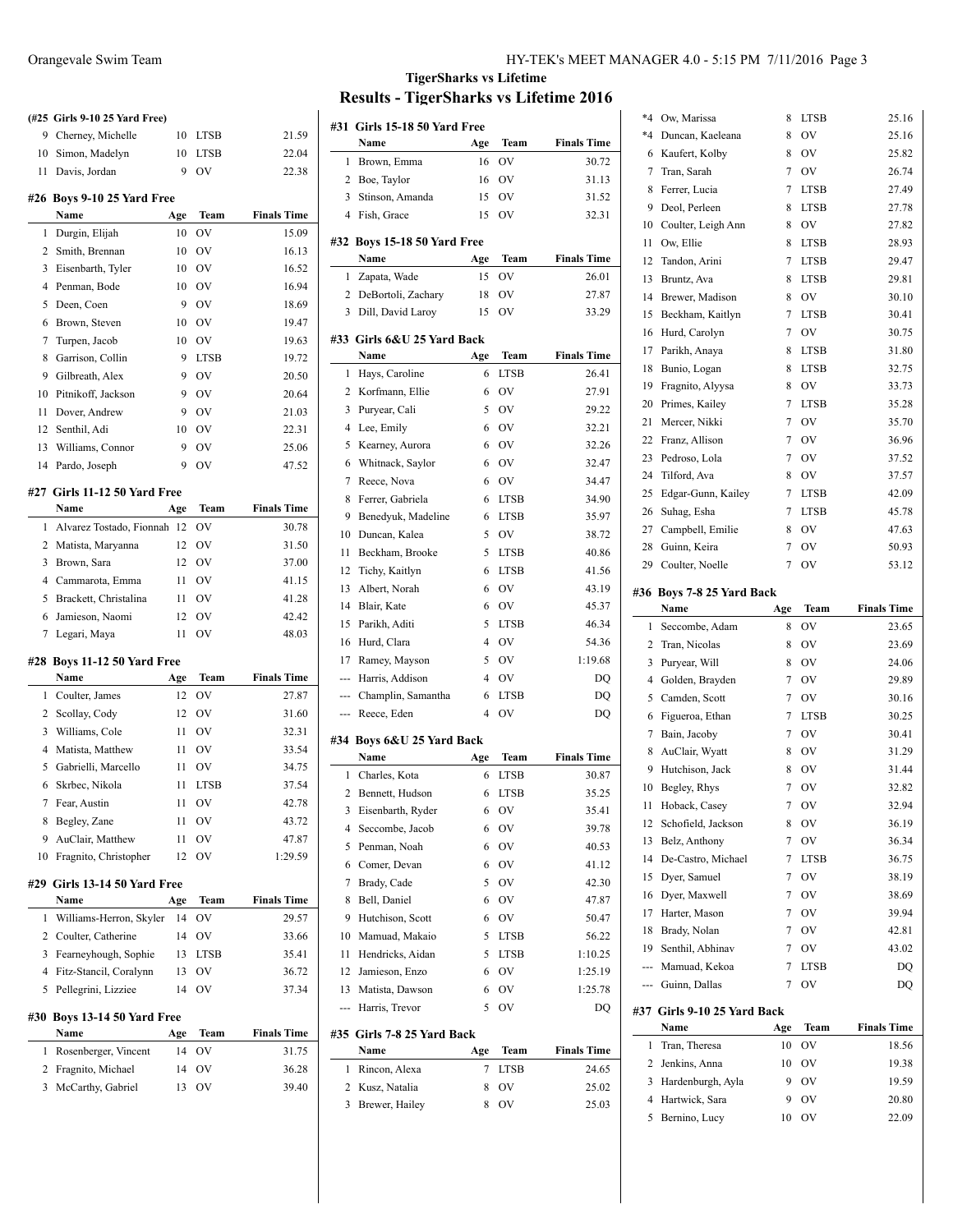|     | (#37 Girls 9-10 25 Yard Back) |     |                               |                    |
|-----|-------------------------------|-----|-------------------------------|--------------------|
|     | 6 Carson, Claire              | 9   | <b>LTSB</b>                   | 23.63              |
|     | 7 Pardo, Madalyn              | 10  | <b>OV</b>                     | 25.35              |
|     | 8 Cushard, Cassidy            | 9   | <b>LTSB</b>                   | 25.80              |
| 9   | Audrain, Elena                | 10  | OV                            | 26.31              |
| 10  | Harris, Kylie                 | 10  | OV                            | 26.38              |
| 11  | Sample, Hannah                | 10  | <b>OV</b>                     | 26.72              |
| 12  | Wagner, Alexis                | 10  | <b>LTSB</b>                   | 26.90              |
| 13  | Hooper, Presley               | 9   | <b>OV</b>                     | 26.99              |
| 14  | Owen, Spring                  | 9   | OV                            | 27.13              |
| 15  | Figueroa, Ava                 | 9   | <b>LTSB</b>                   | 27.41              |
| 16  | Simon, Madelyn                | 10  | <b>LTSB</b>                   | 29.57              |
|     | #38 Boys 9-10 25 Yard Back    |     |                               |                    |
|     | Name                          | Age | Team                          | <b>Finals Time</b> |
| 1   | Eisenbarth, Tyler             | 10  | OV                            | 18.69              |
| 2   | Smith, Brennan                | 10  | <b>OV</b>                     | 20.69              |
| 3   | Golden, Nathaniel             | 9   | OV                            | 21.56              |
| 4   | Bain, Riley                   | 10  | OV                            | 21.63              |
| 5   | Penman, Bode                  | 10  | OV                            | 22.19              |
| 6   | Brooks, Parker                | 9   | OV                            | 22.22              |
| 7   | Charles, Kai                  | 9   | <b>LTSB</b>                   | 22.32              |
| 8   | Belz, Andrew                  | 10  | OV                            | 22.69              |
| 9   | Gilbreath, Alex               | 9   | OV                            | 24.84              |
| 10  | Williams, Connor              | 9   | <b>OV</b>                     | 25.10              |
| 11  | Garrison, Collin              | 9   | <b>LTSB</b>                   | 25.22              |
| 12  | Cook, Micah                   | 9   | OV                            | 25.50              |
| 13  | Deen, Coen                    | 9   | OV                            | 25.79              |
| 14  | Ramey, Benson                 | 10  | OV                            | 26.47              |
| 15  | Ryan, Jack                    | 9   | OV                            | 27.44              |
| 16  | Senthil, Adi                  | 10  | <b>OV</b>                     | 27.52              |
| 17  | Mercer, Brandon               | 9   | <b>OV</b>                     | 28.26              |
| 18  | Dover, Andrew                 | 9   | OV                            | 29.77              |
| 19  | Pardo, Joseph                 | 9   | OV                            | 57.01              |
|     | #39 Girls 11-12 50 Yard Back  |     |                               |                    |
|     | Name                          | Age | Team                          | <b>Finals Time</b> |
| 1   | Ryan, Paige                   | 12  | OV                            | 39.38              |
| 2   | Jakubicka, Linnea             | 12  | OV                            | 39.81              |
|     | 3 Bernino, Hannah             | 12  | OV                            | 41.95              |
| 4   | Solis, Luisa                  | 12  | OV                            | 44.97              |
| 5   | Kliewer, Shay                 | 11  | OV                            | 53.69              |
| 6   | Jamieson, Naomi               | 12  | OV                            | 54.31              |
| 7   | Fish, Josie                   | 12  | OV                            | 56.74              |
| 8   | Kusz, Wiktoria                | 11  | OV                            | 1:02.57            |
| #40 | Boys 11-12 50 Yard Back       |     |                               |                    |
|     | Name                          | Age | Team                          | <b>Finals Time</b> |
| 1   | Coulter, James                | 12  | $\overline{\text{O}}\text{V}$ | 35.06              |
| 2   | Black, Ethan                  | 12  | OV                            | 38.03              |
| 3   | Scollay, Cody                 | 12  | OV                            | 38.53              |
| 4   | Gabrielli, Marcello           | 11  | OV                            | 41.32              |
| 5   | Cahill, Patrick               | 12  | OV                            | 41.72              |
| 6   | Penman, Logan                 | 12  | OV                            | 44.94              |
| 7   | Miller, Bob                   | 11  | OV                            | 45.46              |
| 8   | Begley, Zane                  | 11  | OV                            | 54.21              |
|     |                               |     |                               |                    |

AuClair, Matthew 11 OV 1:06.88

# **TigerSharks vs Lifetime Results - TigerSharks vs Lifetime 2016**<br>-- Skrbec Nikola 11 LTSB DO

--- Skrbec, Nikola 11 LTSB DO

| #41 | Girls 13-14 50 Yard Back<br>Name     | Age      | Team        | <b>Finals Time</b> |
|-----|--------------------------------------|----------|-------------|--------------------|
| 1   | Hardenburgh, Alaina                  | 14       | OV          | 34.59              |
|     | 2 Wilhelms, Isabella                 | 13       | OV          | 35.06              |
|     | 3 Pagliaro, Greysha                  | 14       | OV          | 36.62              |
|     | 4 Williams-Herron, Skyler            | 14       | OV          | 38.01              |
| 5   | Fearneyhough, Sophie                 | 13       | <b>LTSB</b> | 43.53              |
| 6   | Fitz-Stancil, Coralynn               | 13       | OV          | 46.45              |
| 7   | Cook, Corrina                        | 13       | OV          | 52.85              |
|     | #42 Boys 13-14 50 Yard Back          |          |             |                    |
|     | Name                                 | Age      | Team        | <b>Finals Time</b> |
| 1   | Kliewer, Evan                        | 14       | OV          | 35.84              |
|     | 2 Rosenberger, Vincent               | 14       | OV          | 38.38              |
|     | 3 Fragnito, Michael                  | 14       | OV          | 49.15              |
|     | --- McCarthy, Gabriel                | 13       | OV          | DQ                 |
|     | #43 Girls 15-18 50 Yard Back         |          |             |                    |
|     | Name                                 | Age      | Team        | <b>Finals Time</b> |
|     | 1 Boe, Taylor                        | 16       | OV          | 33.37              |
|     | 2 Stinson, Amanda                    | 15       | $\hbox{OV}$ | 39.21              |
|     | 3 Warren, Katelyn                    | 17       | OV          | 43.61              |
|     | #44 Boys 15-18 50 Yard Back          |          |             |                    |
|     | Name                                 | Age      | Team<br>OV  | <b>Finals Time</b> |
| 1   | Dill, David Arthur                   | 16       |             | 34.75              |
|     | 2 Smet, Joshua<br>3 Coulter, Joshua  | 15<br>16 | OV<br>OV    | 35.66<br>42.66     |
|     |                                      |          |             |                    |
|     |                                      |          |             |                    |
|     | #45 Girls 7-8 25 Yard Breast         |          |             |                    |
|     | Name                                 | Age      | Team        | <b>Finals Time</b> |
| 1   | Rincon, Mia                          | 8        | LTSB        | 27.44              |
|     | 2 Tomaszewski, Rylee                 | 7        | LTSB        | 27.72              |
|     | 3 Fuchs, Ella                        | 7        | LTSB        | 30.50              |
|     | 4 Ow, Marissa                        | 8        | LTSB        | 31.19              |
| 5   | Needles, Makenna                     | 8        | <b>LTSB</b> | 31.51              |
| 6   | Harris, Avery                        | 8        | OV          | 31.78              |
|     | 7 Ragland, Emma                      | 7        | <b>LTSB</b> | 31.86              |
| 8   | Deol, Perleen                        | 8        | <b>LTSB</b> | 33.18              |
|     | 9 Gill, Anand                        | 7        | <b>LTSB</b> | 33.78              |
|     | 10 Krepich, Allison                  | 8        | OV          | 34.61              |
| 11  | Whitnack, Charlee                    | 8        | OV          | 35.00              |
| 12  | Beckham, Kaitlyn                     | 7        | LTSB        | 35.61              |
| 13  | Primes, Kailey                       | 7        | LTSB        | 39.07              |
| 14  | Franz, Allison                       | 7        | OV          | 42.09              |
| 15  | Hurd, Carolyn                        | 7        | OV          | 42.53              |
| 16  | Fragnito, Alyysa                     | 8        | OV          | 44.51              |
| --- | Suhag, Esha                          | 7        | LTSB        | DQ                 |
| --- | Edgar-Gunn, Kailey                   | 7        | <b>LTSB</b> | DQ                 |
| --- | Bunio, Logan                         | 8        | <b>LTSB</b> | DQ                 |
| --- | Ow, Ellie                            | 8        | <b>LTSB</b> | DQ                 |
|     | --- Parikh, Anaya                    | 8        | <b>LTSB</b> | DQ                 |
|     | --- Chavez, Ariana                   | 7        | OV          | DQ                 |
| --- | Brewer, Madison                      | 8        | OV          | DQ                 |
|     | --- Coulter, Noelle                  | 7        | OV          | DQ                 |
| --- | --- Guinn, Keira<br>Speak, Alexandra | 7<br>7   | OV<br>LTSB  | DQ<br>DQ           |

| $\overline{a}$ | Pedroso, Lola                         | 7   | ov          | DQ                 |
|----------------|---------------------------------------|-----|-------------|--------------------|
|                | #46 Boys 7-8 25 Yard Breast           |     |             |                    |
|                | Name                                  | Age | Team        | <b>Finals Time</b> |
| 1              | Ragland, Jordan                       | 8   | <b>LTSB</b> | 23.34              |
| 2              | Ramey, Emerson                        | 7   | OV          | 28.75              |
| 3              | Tran, Nicolas                         | 8   | OV          | 30.19              |
| 4              | AuClair, Wyatt                        | 8   | OV          | 31.56              |
| 5              | Penman, Wyatt                         | 7   | OV          | 34.97              |
| 6              | Jenkins, Jack                         | 7   | OV          | 42.53              |
| 7              | Hutchison, Jack                       | 8   | OV          | 50.28              |
| ---            | De-Castro, Michael                    | 7   | <b>LTSB</b> | DQ                 |
| ---            | Dyer, Maxwell                         | 7   | OV          | DQ                 |
| ---            | Begley, Rhys                          | 7   | OV          | DQ                 |
| $\overline{a}$ | Mamuad, Kekoa                         | 7   | <b>LTSB</b> | DQ                 |
| ---            | Turpen, Robert                        | 8   | <b>OV</b>   | DQ                 |
| ---            | Belz, Anthony                         | 7   | <b>OV</b>   | DQ                 |
| ---            | Harter, Mason                         | 7   | OV          | DQ                 |
| ---            | Guinn, Dallas                         | 7   | OV          | DQ                 |
|                |                                       |     |             |                    |
|                | #47 Girls 9-10 25 Yard Breast         |     |             |                    |
|                | Name                                  | Age | Team        | <b>Finals Time</b> |
| 1              | Hardenburgh, Ayla                     | 9   | OV          | 21.50              |
| 2              | Black, Cameron                        | 10  | OV          | 24.17              |
| 3              | Alvarez Tostado, Mia                  | 9   | OV          | 24.28              |
| 4              | Susag, Addison                        | 9   | <b>LTSB</b> | 25.44              |
| 5              | Cherney, Michelle                     | 10  | <b>LTSB</b> | 25.94              |
| 6              | Mozdzen, Suzanne                      | 9   | <b>OV</b>   | 26.07              |
| 7              | Beil, Megan                           | 10  | <b>OV</b>   | 27.81              |
| 8              | Franz, Courtney                       | 10  | OV          | 28.19              |
| 9              | Wagner, Alexis                        | 10  | LTSB        | 35.28              |
|                |                                       |     |             |                    |
| #48            | Boys 9-10 25 Yard Breast              |     |             |                    |
|                | Name                                  | Age | Team        | <b>Finals Time</b> |
| 1              | Durgin, Elijah                        | 10  | OV          | 23.86              |
| 2              | Bain, Riley                           | 10  | OV          | 24.75              |
| 3              | Ramey, Benson                         | 10  | OV          | 25.84              |
| 4              | Charles, Kai                          | 9   | <b>LTSB</b> | 26.32              |
| 5              | Brown, Steven                         | 10  | <b>OV</b>   | 26.37              |
| 6              | Golden, Nathaniel                     | 9   | OV          | 27.12              |
| $\tau$         | Mercer, Brandon                       | 9   | OV          | 28.96              |
| 8              | Camden, Sean                          | 9   | OV          | 35.28              |
| ---            | Turpen, Jacob                         | 10  | OV          | DQ                 |
| ---            | Belz, Andrew                          | 10  | OV          | DQ                 |
|                |                                       |     |             |                    |
|                | #49 Girls 11-12 50 Yard Breast        |     |             |                    |
|                | Name                                  | Age | Team        | <b>Finals Time</b> |
| 1              | Alvarez Tostado, Fionnah              | 12  | ov          | 43.70              |
| 2              | Brown, Sara                           | 12  | OV          | 47.68              |
| 3              | Bui, Jenna                            | 11  | <b>LTSB</b> | 50.16              |
| 4              | Kusz, Wiktoria                        | 11  | OV          | 53.28              |
| 5              | Solis, Luisa                          | 12  | OV          | 55.08              |
| 6              | Jamieson, Naomi                       | 12  | OV          | 55.84              |
| 7              | Cammarota, Emma                       | 11  | OV          | 58.19              |
| 8              | Legari, Maya                          | 11  | OV          | 1:16.74            |
|                |                                       |     |             |                    |
|                | #50 Boys 11-12 50 Yard Breast<br>Name | Age | Team        | <b>Finals Time</b> |
| 1              | Black, Ethan                          | 12  | ov          | 43.97              |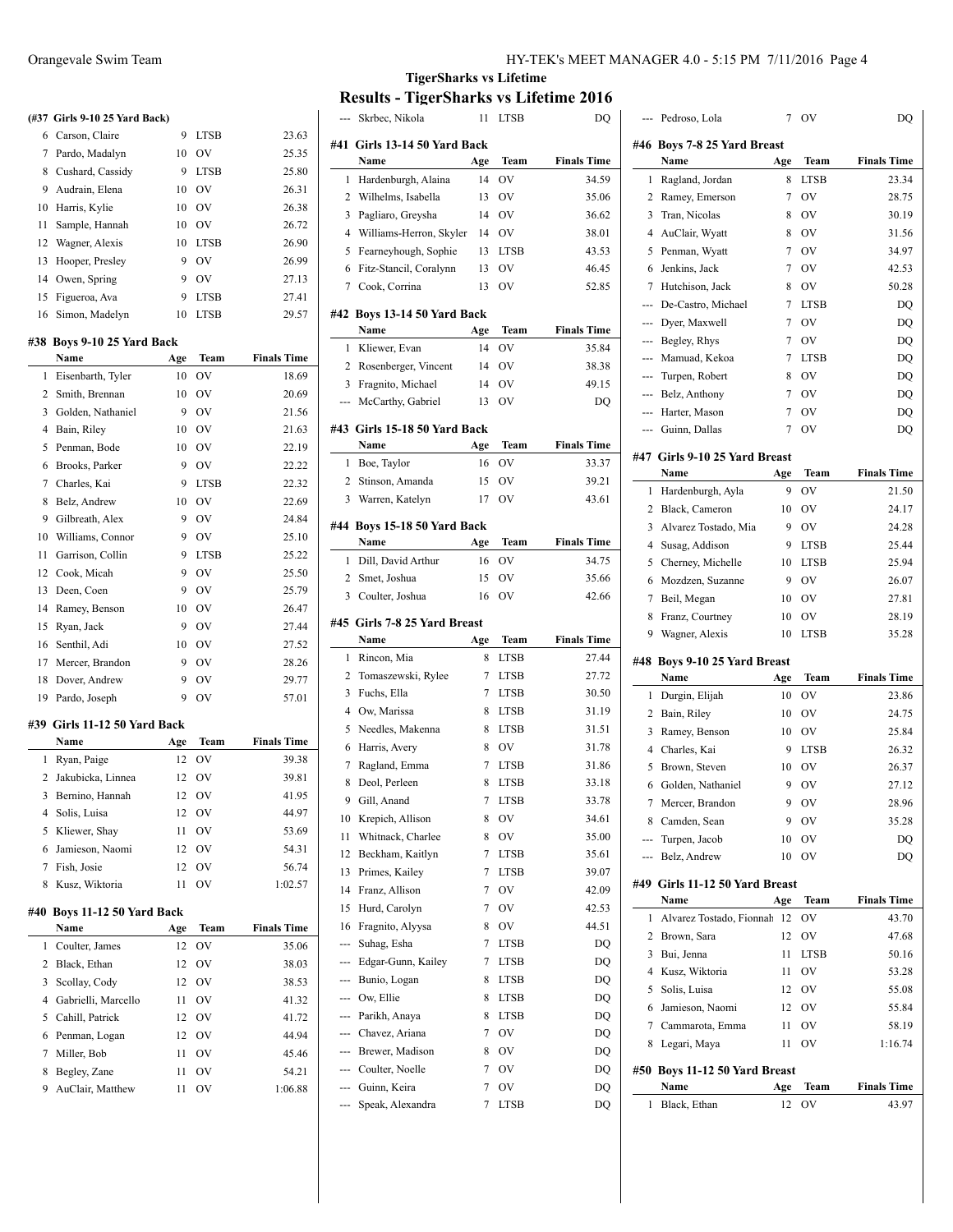| 2      | (#50 Boys 11-12 50 Yard Breast)<br>Diaz, Charlie | 12     | <b>LTSB</b> | 45.16              |
|--------|--------------------------------------------------|--------|-------------|--------------------|
| 3      | Penman, Logan                                    | 12     | OV          | 49.09              |
|        | 4 Begley, Zane                                   | 11     | OV          | 1:06.22            |
| ---    | Gabrielli, Marcello                              | 11     | OV          | DO                 |
|        |                                                  |        |             |                    |
| #51    | Girls 13-14 50 Yard Breast<br>Name               | Age    | Team        | <b>Finals Time</b> |
| 1      | Pagliaro, Greysha                                | 14     | OV          | 37.12              |
| 2      | Hardenburgh, Alaina                              | 14     | OV          | 37.72              |
| 3      | Williams-Herron, Skyler                          | 14     | OV          | 42.00              |
|        | 4 Borroum. Veata                                 | 14     | <b>LTSB</b> | 45.97              |
| 5      | Konieczny, Lindsay                               | 14     | <b>LTSB</b> | 56.88              |
|        |                                                  |        |             |                    |
| #52    | Boys 13-14 50 Yard Breast<br>Name                | Age    | Team        | <b>Finals Time</b> |
| 1      | Kliewer, Evan                                    | 14     | OV          | 34.65              |
| 2      | Olalde, Gabriel                                  | 13     | OV          | 46.00              |
|        |                                                  |        |             |                    |
|        | #53 Girls 15-18 50 Yard Breast                   |        |             |                    |
|        | Name                                             | Age    | Team        | <b>Finals Time</b> |
| 1      | Fish, Grace                                      | 15     | OV          | 41.16              |
|        | 2 Brown, Emma                                    | 16     | OV          | 41.82              |
| 3      | Stinson, Amanda                                  | 15     | OV          | 45.31              |
|        | #54 Boys 15-18 50 Yard Breast                    |        |             |                    |
|        | Name                                             | Age    | Team        | <b>Finals Time</b> |
| 1      | DeBortoli, Zachary                               | 18     | OV          | 33.99              |
|        | 2 Zapata, Wade                                   | 15     | OV          | 36.97              |
| 3      | Dill, David Arthur                               | 16     | OV          | 37.69              |
|        | 4 Zapata, Jesse                                  | 17     | OV          | 37.97              |
| #55    | Girls 7-8 50 Yard Free                           |        |             |                    |
|        | Name                                             | Age    | Team        | <b>Finals Time</b> |
| 1      | Krepich, Allison                                 | 8      | OV          | 45.00              |
|        | 2 Rincon, Mia                                    | 8      | <b>LTSB</b> | 45.13              |
| 3      | Coulter, Leigh Ann                               | 8      | OV          | 46.25              |
| 4      | Rincon, Alexa                                    | 7      | <b>LTSB</b> | 47.16              |
| 5      | Ragland, Emma                                    | 7      | <b>LTSB</b> | 48.81              |
| 6      | Tran, Sarah                                      | 7      | OV          | 51.88              |
| 7      | Tomaszewski, Rylee                               | 7      | <b>LTSB</b> | 53.21              |
| 8      | Needles, Makenna                                 | 8      | LTSB        | 54.19              |
| 9      | Kusz, Natalia                                    | 8      | OV          | 54.47              |
| 10     | Gill, Anand                                      | 7      | <b>LTSB</b> | 1:01.07            |
| 11     | Chavez, Ariana                                   | 7      | OV          | 1:07.29            |
| 12     | Mercer, Nikki                                    | 7      | OV          | 1:16.57            |
| ---    | Brewer, Hailey                                   | 8      | OV          | DO                 |
| #56    | Boys 7-8 50 Yard Free                            |        |             |                    |
|        | Name                                             | Age    | Team        | <b>Finals Time</b> |
| 1      | Ragland, Jordan                                  | 8      | LTSB        | 40.01              |
| 2      | Tran, Nicolas                                    | 8      | OV          | 42.59              |
| 3      | Golden, Brayden                                  | 7      | OV          | 47.69              |
| 4      | Ramey, Emerson                                   | 7      | OV          | 55.81              |
| 5<br>6 | Penman, Wyatt                                    | 7<br>7 | OV          | 57.65<br>58.94     |
|        | Camden, Scott                                    |        | OV          |                    |

 Bain, Jacoby 7 OV 59.21 8 Hutchison, Jack 8 OV 1:00.02

| 9              | AuClair, Wyatt                       | 8        | OV          | 1:00.76            |
|----------------|--------------------------------------|----------|-------------|--------------------|
| 10             | Figueroa, Ethan                      | 7        | <b>LTSB</b> | 1:05.13            |
| 11             | Dyer, Samuel                         | 7        | OV          | 1:18.13            |
| 12             | Senthil, Abhinav                     | 7        | OV          | 1:18.50            |
| 13             | Hoback, Casey                        | 7        | OV          | 1:24.78            |
| #57            | Girls 9-10 50 Yard Free              |          |             |                    |
|                | Name                                 | Age      | Team        | <b>Finals Time</b> |
| 1              | Alvarez Tostado, Mia                 | 9        | OV          | 34.75              |
| 2              | Jenkins, Anna                        | 10       | OV          | 35.25              |
| 3              | Hartwick, Sara                       | 9        | OV          | 36.12              |
| 4              | Franz, Courtney                      | 10       | <b>OV</b>   | 38.75              |
| 5              | Susag, Addison                       | 9        | <b>LTSB</b> | 41.03              |
| 6              | Black, Cameron                       | 10       | OV          | 41.80              |
| 7              | Alvarez Tostado, Zoe                 | 9        | OV          | 44.25              |
| 8              | Audrain, Elena                       | 10       | OV          | 44.51              |
| 9              | Harris, Kylie                        | 10       | OV          | 47.47              |
| 10             | Pardo, Madalyn                       | 10       | OV          | 48.44              |
| 11             | Wagner, Alexis                       | 10       | <b>LTSB</b> | 52.19              |
| 12             | Cushard, Cassidy                     | 9        | LTSB        | 52.97              |
| 13             | Hooper, Presley                      | 9        | OV          | 54.37              |
|                |                                      |          |             |                    |
| #58            | <b>Boys 9-10 50 Yard Free</b>        |          |             |                    |
|                | Name                                 | Age      | Team        | <b>Finals Time</b> |
| 1              | Golden, Nathaniel                    | 9        | OV          | 35.03              |
| 2              | Eisenbarth, Tyler                    | 10       | OV          | 36.63              |
| 3              | Smith, Brennan                       | 10       | OV          | 36.96              |
| $\overline{4}$ | Belz, Andrew                         | 10       | OV          | 38.47              |
| 5              | Bain, Riley                          | 10       | OV          | 38.59              |
| 6              | Brooks, Parker                       | 9        | OV          | 41.85              |
| 7              | Turpen, Jacob                        | 10       | <b>OV</b>   | 45.06              |
| 8              | Pitnikoff, Jackson                   | 9        | OV          | 46.93              |
| 9              | Charles, Kai                         | 9        | <b>LTSB</b> | 47.32              |
| 10             | Camden, Sean                         | 9        | OV          | 50.19              |
| 11             | Ryan, Jack                           | 9        | OV          | 51.25              |
| 12             | Pardo, Joseph                        | 9        | OV          | 1:45.25            |
|                | #59 Girls 11-12 100 Yard Free        |          |             |                    |
|                | Name                                 | Age      | Team        | <b>Finals Time</b> |
| 1              | Matista, Maryanna                    | 12       | OV          | 1:10.04            |
| 2              | Jakubicka, Linnea                    | 12       | OV          | 1:12.08            |
| 3              | Bernino, Hannah                      | 12       | OV          | 1:15.51            |
| 4              | Ryan, Paige                          | 12       | OV          | 1:21.91            |
| 5              | Brown, Sara                          | 12       | OV          | 1:29.28            |
| 6              | Fish, Josie                          | 12       | OV          | 1:36.36            |
| 7              | Brackett, Christalina                | 11       |             | 1:37.44            |
| 8              |                                      |          | OV          |                    |
|                | Kliewer, Shay                        | 11       | OV          | 1:37.78            |
| 9              | Kusz, Wiktoria                       | 11       | OV          | 1:54.53            |
|                |                                      |          |             |                    |
|                | #60 Boys 11-12 100 Yard Free<br>Name |          |             |                    |
| 1              |                                      | Age      | Team        | <b>Finals Time</b> |
|                | Coulter, James                       | 12       | OV          | 1:02.69            |
| 2<br>3         | Williams, Cole                       | 11       | OV          | 1:13.99            |
| 4              | Bui, Dylan<br>Cahill, Patrick        | 12<br>12 | LTSB<br>OV  | 1:17.95<br>1:19.45 |

|                | #61 Girls 13-14 100 Yard Free         |             |             |                    |
|----------------|---------------------------------------|-------------|-------------|--------------------|
|                | Name                                  | Age         | Team        | <b>Finals Time</b> |
| 1              | Hardenburgh, Alaina                   | 14          | ov          | 1:07.03            |
| 2              | Borroum, Veata                        | 14          | LTSB        | 1:14.04            |
|                | 3 Cook, Corrina                       | 13          | OV          | 1:29.06            |
| 4              | Konieczny, Lindsay                    | 14          | <b>LTSB</b> | 1:42.44            |
|                | #63 Girls 15-18 100 Yard Free<br>Name | Age         | Team        | <b>Finals Time</b> |
| 1              |                                       |             | OV          | 1:10.23            |
| 2              | Brown, Emma                           | 16<br>15    |             |                    |
| 3              | Fish, Grace<br>Warren, Katelyn        | 17          | OV<br>OV    | 1:12.47<br>1:33.06 |
|                |                                       |             |             |                    |
|                | #64 Boys 15-18 100 Yard Free<br>Name  | Age         | <b>Team</b> | <b>Finals Time</b> |
| 1              | Beilgard, Austin                      | 16          | OV          | 58.81              |
| 2              | Dill, David Arthur                    | 16          | OV          | 59.07              |
| 3              | Zapata, Wade                          | 15          | OV          | 1:01.00            |
| 4              | Zapata, Jesse                         | 17          | OV          | 1:05.18            |
| 5              | Dill, David Laroy                     | 15          | OV          | 1:10.28            |
| 6              | Smet, Joshua                          | 15          | OV          | 1:12.62            |
| 7              | Coulter, Joshua                       | 16          | OV          | 1:21.81            |
|                |                                       |             |             |                    |
|                | #65 Girls 7-8 25 Yard Fly             |             |             |                    |
|                | Name                                  | Age         | Team        | <b>Finals Time</b> |
| 1              | Coulter, Leigh Ann                    | 8           | OV          | 22.30              |
| 2              | Rincon, Mia                           | 8           | LTSB        | 23.00              |
| 3              | Duncan, Kaeleana                      | 8           | OV          | 23.28              |
| 4              | Kaufert, Kolby                        | 8           | OV          | 23.53              |
| 5              | Kusz, Natalia                         | 8           | OV          | 27.00              |
| 6              | Rincon, Alexa                         | 7           | LTSB        | 27.78              |
| 7              | Tomaszewski, Rylee                    | 7           | LTSB        | 28.97              |
| 8              | Tran, Sarah                           | 7           | OV          | 29.12              |
| 9              | Fuchs, Ella                           | 7           | LTSB        | 30.50              |
| 10             | Ragland, Emma                         | 7           | LTSB        | 32.16              |
| 11             | Tandon, Arini                         | 7           | LTSB        | 33.94              |
| 12             | Harris, Avery                         | 8           | OV          | 34.66              |
| 13             | Ferrer, Lucia                         | 7           | LTSB        | 36.03              |
| 14             | Beckham, Kaitlyn                      | 7           | <b>LTSB</b> | 38.88              |
| 15             | Whitnack, Charlee                     | 8           | OV          | 41.10              |
|                | 16 Franz, Allison                     | $7^{\circ}$ | OV          | 41.78              |
|                | 17 Mercer, Nikki                      | 7           | OV          | 47.43              |
| ---            | Needles, Makenna                      | 8           | LTSB        | DQ                 |
| ---            | Bruntz, Ava                           | 8           | LTSB        | DQ                 |
|                | --- Campbell, Emilie                  | 8           | OV          | DQ                 |
|                | --- Speak, Alexandra                  | 7           | LTSB        | DQ                 |
| ---            | Tilford, Ava                          | 8           | OV          | DQ                 |
|                | --- Gill, Anand                       | 7           | LTSB        | DQ                 |
|                | --- Brewer, Hailey                    | 8           | OV          | DQ                 |
|                | #66 Boys 7-8 25 Yard Fly              |             |             |                    |
|                | Name                                  | Age         | Team        | <b>Finals Time</b> |
| 1              | Ragland, Jordan                       | 8           | LTSB        | 20.94              |
| $\overline{2}$ | Golden, Brayden                       | 7           | OV          | 32.35              |
| 3              | Figueroa, Ethan                       | 7           | LTSB        | 33.59              |
| 4              | Hoback, Casey                         | 7           | OV          | 53.59              |
| ---            | Jenkins, Jack                         | 7           | OV          | DQ                 |
| ---            | Ramey, Emerson                        | 7           | OV          | DQ                 |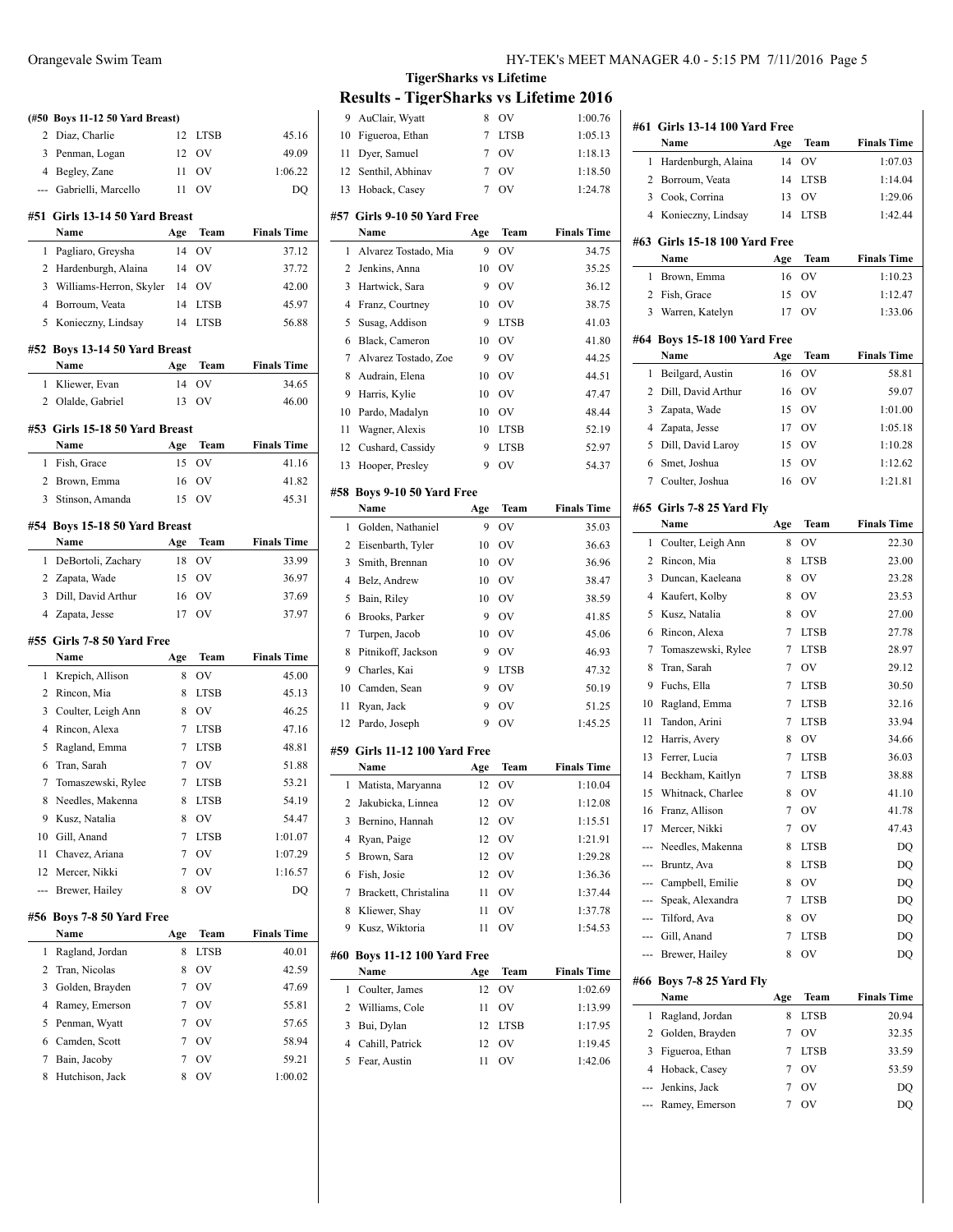|                | (#66 Boys 7-8 25 Yard Fly)   |             |             |                    |
|----------------|------------------------------|-------------|-------------|--------------------|
| ---            | Belz, Anthony                | 7           | OV          | DQ                 |
| ---            | Dyer, Samuel                 | 7           | OV          | DO                 |
| ---            | Bain, Jacoby                 | 7           | OV          | DQ                 |
| $\cdots$       | Schofield, Jackson           | 8           | OV          | DQ                 |
| ---            | Turpen, Robert               | 8           | OV          | DQ                 |
| ---            | Seccombe, Adam               | 8           | OV          | DQ                 |
| $---$          | Senthil, Abhinav             | 7           | OV          | DQ                 |
| $\overline{a}$ | Brady, Nolan                 | 7           | OV          | DQ                 |
|                | #67 Girls 9-10 25 Yard Fly   |             |             |                    |
|                | Name                         | Age         | Team        | <b>Finals Time</b> |
| 1              | Hartwick, Sara               | 9           | OV          | 18.28              |
| 2              | Tran, Theresa                | 10          | OV          | 20.03              |
| 3              | Hardenburgh, Ayla            | 9           | OV          | 21.22              |
| 4              | Carson, Claire               | 9           | <b>LTSB</b> | 23.96              |
| 5              | Bernino, Lucy                | 10          | OV          | 24.04              |
| 6              | Shaban, Hannah               | 10          | OV          | 24.47              |
| 7              | Beil, Megan                  | 10          | OV          | 27.56              |
| 8              | Mozdzen, Suzanne             | 9           | <b>OV</b>   | 28.06              |
| 9              | Owen, Spring                 | 9           | OV          | 28.62              |
| 10             | Figueroa, Ava                | 9           | <b>LTSB</b> | 28.65              |
| 11             | Harris, Kylie                | 10          | OV          | 28.78              |
| 12             | Sample, Hannah               | 10          | OV          | 29.06              |
| 13             | Davis, Jordan                | 9           | OV          | 30.56              |
| ---            | Cushard, Cassidy             | 9           | <b>LTSB</b> | DQ                 |
| $\cdots$       | Hooper, Presley              | 9           | OV          | DQ                 |
| #68            | <b>Boys 9-10 25 Yard Fly</b> |             |             |                    |
|                | Name                         | Age         | Team        | <b>Finals Time</b> |
| 1              | Durgin, Elijah               | 10          | OV          | 16.34              |
| 2              | Deen, Coen                   | 9           | OV          | 21.90              |
| $\mathbf{R}$   | <b>Brooks</b> Parker         | $\mathbf Q$ | OV          | 23.94              |

 $\frac{1}{2}$ 

 $\overline{\phantom{0}}$ 

|                | Garrison, Collin             | 9   | <b>LTSB</b> | DQ                 |
|----------------|------------------------------|-----|-------------|--------------------|
|                | Dover, Andrew                | 9   | OV          | DQ                 |
|                | Penman, Bode                 | 10  | OV          | DQ                 |
| $\overline{a}$ | Ryan, Jack                   | 9   | OV          | DQ                 |
| ---            | Williams, Connor             | 9   | OV          | DQ                 |
|                |                              |     |             |                    |
|                | #69  Girls 11-12 50 Yard Fly |     |             |                    |
|                | Name                         | Age | Team        | <b>Finals Time</b> |
| 1              | Jakubicka, Linnea            | 12  | OV          | 36.47              |
| 2              | Solis, Luisa                 | 12  | OV          | 37.94              |
| 3              | Bui, Jenna                   | 11  | <b>LTSB</b> | 44.98              |
| 4              | Legari, Maya                 | 11  | OV          | 1:04.89            |
|                | #70 Boys 11-12 50 Yard Fly   |     |             |                    |

|    | Name               | Age | Team        | <b>Finals Time</b> |
|----|--------------------|-----|-------------|--------------------|
| 1. | Black, Ethan       | 12  | - OV        | 34.09              |
|    | 2 Matista, Matthew | 11  | OV          | 36.19              |
|    | 3 Scollay, Cody    | 12  | - OV        | 38.19              |
|    | 4 Williams, Cole   | 11  | OV          | 39.93              |
|    | 5 Cahill, Patrick  | 12. | $_{\rm OV}$ | 40.69              |
|    | 6 Bui, Dylan       | 12  | LTSB        | 41.38              |
|    |                    |     |             |                    |

| 7              | Diaz, Charlie                             | 12       | <b>LTSB</b>                         | 42.91                |
|----------------|-------------------------------------------|----------|-------------------------------------|----------------------|
| 8              | Miller, Bob                               | 11       | OV                                  | 55.53                |
| 9              | Fear, Austin                              | 11       | OV                                  | 57.69                |
| ---            | AuClair, Matthew                          | 11       | OV                                  | DQ                   |
|                |                                           |          |                                     |                      |
| #71            | <b>Girls 13-14 50 Yard Fly</b><br>Name    |          | Team                                | <b>Finals Time</b>   |
|                |                                           | Age      |                                     |                      |
| 1<br>2         | Wilhelms, Isabella<br>Coulter, Catherine  | 13<br>14 | OV<br>OV                            | 32.97<br>37.47       |
|                |                                           |          |                                     |                      |
| 3              | Pellegrini, Lizziee                       | 14       | OV                                  | 45.95                |
| $\overline{4}$ | Fearneyhough, Sophie                      | 13       | <b>LTSB</b>                         | 47.88                |
| 5              | Cook, Corrina                             | 13       | OV                                  | 56.44                |
|                | #72  Boys 13-14 50 Yard Fly               |          |                                     |                      |
|                | Name                                      | Age      | Team                                | <b>Finals Time</b>   |
| 1              | Kliewer, Evan                             | 14       | OV                                  | 31.69                |
|                | 2 Rosenberger, Vincent                    | 14       | OV                                  | 39.94                |
| 3              | McCarthy, Gabriel                         | 13       | OV                                  | 43.03                |
|                | 4 Olalde, Gabriel                         | 13       | OV                                  | 44.34                |
|                | #73  Girls 15-18 50 Yard Fly              |          |                                     |                      |
|                | Name                                      | Age      | Team                                | <b>Finals Time</b>   |
| 1              | Boe, Taylor                               | 16       | OV                                  | 37.00                |
| 2              | Warren, Katelyn                           | 17       | OV                                  | 47.94                |
|                |                                           |          |                                     |                      |
|                | #74 Boys 15-18 50 Yard Fly<br>Name        | Age      | Team                                | <b>Finals Time</b>   |
| 1              | DeBortoli, Zachary                        | 18       | <b>OV</b>                           | 32.43                |
|                | 2 Beilgard, Austin                        | 16       | OV                                  | 32.45                |
| 3              | Dill, David Laroy                         | 15       | OV                                  | 44.82                |
|                |                                           |          |                                     |                      |
|                | #75 Girls 7-8 100 Yard Free Relay<br>Team |          |                                     | <b>Finals Time</b>   |
| 1              | OV                                        | Relay    | A                                   | 1:24.33              |
|                |                                           |          |                                     |                      |
|                | Kaufert, Kolby 8                          |          | Duncan, Kaeleana 8                  |                      |
|                | Krepich, Allison 8                        |          | Whitnack, Charlee 8                 |                      |
| 2              | <b>LTSB</b>                               |          | A                                   | 1:26.96              |
|                | Tomaszewski, Rylee 7                      |          | Ragland, Emma 7<br>Rincon, Mia 8    |                      |
| 3              | Rincon, Alexa 7<br>OV                     |          | B                                   | 1:33.58              |
|                | Coulter, Leigh Ann 8                      |          |                                     |                      |
|                | Tran, Sarah 7                             |          | Harris, Avery 8<br>Brewer, Hailey 8 |                      |
| 4              | LTSB                                      |          | B                                   | 1:38.97              |
|                | Schreiter, Jacqueline 7                   |          | Beckham, Kaitlyn 7                  |                      |
|                | Fuchs, Ella 7                             |          | Gill, Anand 7                       |                      |
| 5              | <b>LTSB</b>                               |          | E                                   | 1:47.66              |
|                | Primes, Kailey 7                          |          |                                     | Edgar-Gunn, Kailey 7 |
|                | Parikh, Anaya 8                           |          |                                     | Hieronymus, Gracie 7 |
| 6              | <b>LTSB</b>                               |          | D                                   | 1:50.08              |
|                | Bruntz, Ava 8                             |          | Bunio, Logan 8                      |                      |
|                | Ferrer, Lucia 7                           |          | Deol, Perleen 8                     |                      |
| 7              | <b>OV</b>                                 |          | C                                   | 1:50.68              |
|                | Kusz, Natalia 8                           |          | Tilford, Ava 8                      |                      |
|                | Hurd, Carolyn 7                           |          | Brewer, Madison 8                   |                      |
| 8              | <b>LTSB</b>                               |          | C                                   | 2:08.47              |
|                | Hash, Lucia 8                             |          | Speak, Alexandra 7                  |                      |
|                | Tandon, Arini 7                           |          | Needles, Makenna 8                  |                      |
| 9              | OV                                        |          | D                                   | 2:13.08              |
|                | Chavez, Ariana 7                          |          | Mercer, Nikki 7                     |                      |
|                | Campbell, Emilie 8                        |          |                                     |                      |
|                |                                           |          |                                     |                      |

|   | 10 OV                              | E                                   | 2:45.72                |  |
|---|------------------------------------|-------------------------------------|------------------------|--|
|   | Guinn, Keira 7                     | Coulter, Noelle 7                   |                        |  |
|   | Pedroso, Lola 7                    |                                     | Franz, Allison 7       |  |
|   | #76 Boys 7-8 100 Yard Free Relay   |                                     |                        |  |
|   | Team                               | Relay                               | <b>Finals Time</b>     |  |
| 1 | OV                                 | A                                   | 1:21.53                |  |
|   | Golden, Brayden 7                  | Jenkins, Jack 7                     |                        |  |
|   | Puryear, Will 8                    | Tran, Nicolas 8                     |                        |  |
| 2 | OV                                 | B                                   | 1:41.56                |  |
|   | Begley, Rhys 7                     |                                     | Ramey, Emerson 7       |  |
|   | Turpen, Robert 8                   | Camden, Scott 7                     |                        |  |
| 3 | OV                                 | C                                   | 1:43.19                |  |
|   | Penman, Wyatt 7                    |                                     | Hutchison, Jack 8      |  |
|   | AuClair, Wyatt 8                   |                                     | Seccombe, Adam 8       |  |
| 4 | <b>LTSB</b>                        | A                                   | 1:49.96                |  |
|   | Figueroa, Ethan 7                  |                                     | Kennedy, Brycen 8      |  |
|   | Panet-Klein, Stone 8               |                                     | Ragland, Jordan 8      |  |
| 5 | <b>OV</b>                          | D                                   | 2:09.75                |  |
|   | Bain, Jacoby 7                     |                                     | Schofield, Jackson 8   |  |
|   | Dyer, Samuel 7                     | Belz, Anthony 7                     |                        |  |
| 6 | <b>OV</b>                          | E                                   | 2:10.42                |  |
|   | Harter, Mason 7                    |                                     | Senthil, Abhinav 7     |  |
|   | Dyer, Maxwell 7                    | Brady, Nolan 7                      |                        |  |
|   |                                    |                                     |                        |  |
|   | #77 Girls 9-10 100 Yard Free Relay |                                     |                        |  |
|   | Team                               | Relay                               | <b>Finals Time</b>     |  |
| 1 | OV                                 | А                                   | 1:03.30                |  |
|   | Tran, Theresa 10                   | Hartwick, Sara 9                    |                        |  |
|   | Jenkins, Anna 10                   |                                     | Alvarez Tostado, Mia 9 |  |
| 2 | OV                                 | B                                   | 1:15.22                |  |
|   | Bernino, Lucy 10                   |                                     | Black, Cameron 10      |  |
|   | Alvarez Tostado, Zoe 9             |                                     | Hardenburgh, Ayla 9    |  |
| 3 | - OV                               | С                                   | 1:21.00                |  |
|   | Franz, Courtney 10                 | Harris, Kylie 10                    |                        |  |
|   | Audrain, Elena 10                  | Owen, Spring 9                      |                        |  |
|   | 4 OV                               | D                                   | 1:25.72                |  |
|   | Davis, Jordan 9                    | Beil, Megan 10                      |                        |  |
|   | Pardo, Madalyn 10                  |                                     | Sample, Hannah 10      |  |
|   | 5 OV                               | E                                   | 1:33.56                |  |
|   |                                    |                                     | Shaban, Hannah 10      |  |
|   | Hooper, Presley 9                  |                                     | Mozdzen, Suzanne 9     |  |
|   | <b>LTSB</b>                        | A                                   | DO                     |  |
|   | Figueroa, Ava 9                    |                                     | Wagner, Alexis 10      |  |
|   | Simon, Madelyn 10                  |                                     | Cherney, Michelle 10   |  |
|   | #78 Boys 9-10 100 Yard Free Relay  |                                     |                        |  |
|   | Team                               | Relay                               | <b>Finals Time</b>     |  |
| 1 | OV                                 | B                                   | 1:07.53                |  |
|   | Penman, Bode 10                    |                                     | Smith, Brennan 10      |  |
|   | Belz, Andrew 10                    |                                     | Golden, Nathaniel 9    |  |
| 2 | O <sub>V</sub>                     | А                                   | 1:10.50                |  |
|   | Bain, Riley 10                     | Brooks, Parker 9                    |                        |  |
|   | Durgin, Elijah 10                  |                                     | Eisenbarth, Tyler 10   |  |
| 3 | OV                                 | С                                   | 1:21.94                |  |
|   | Cook, Micah 9                      |                                     | Brown, Steven 10       |  |
|   | Pitnikoff, Jackson 9               | Deen, Coen 9                        |                        |  |
|   | 4 OV                               | D                                   | 1:30.37                |  |
|   | Ramey, Benson 10                   |                                     |                        |  |
|   |                                    | Gilbreath, Alex 9<br>Camden, Sean 9 |                        |  |
|   | Turpen, Jacob 10                   |                                     |                        |  |